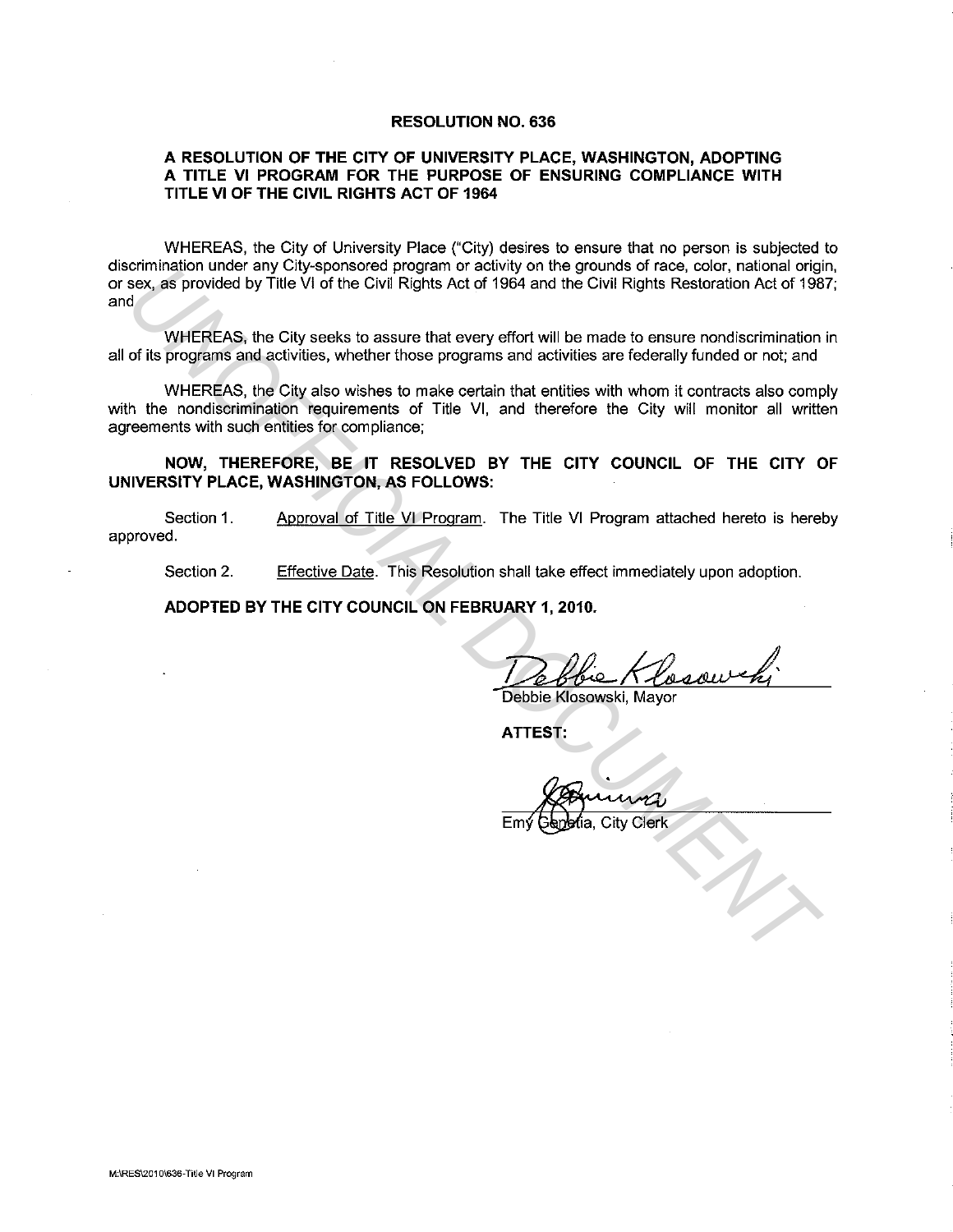

# FY 2009 Title VI Program General Reporting Requirements FY 2009 Title VI Program<br>General Reporting Requirements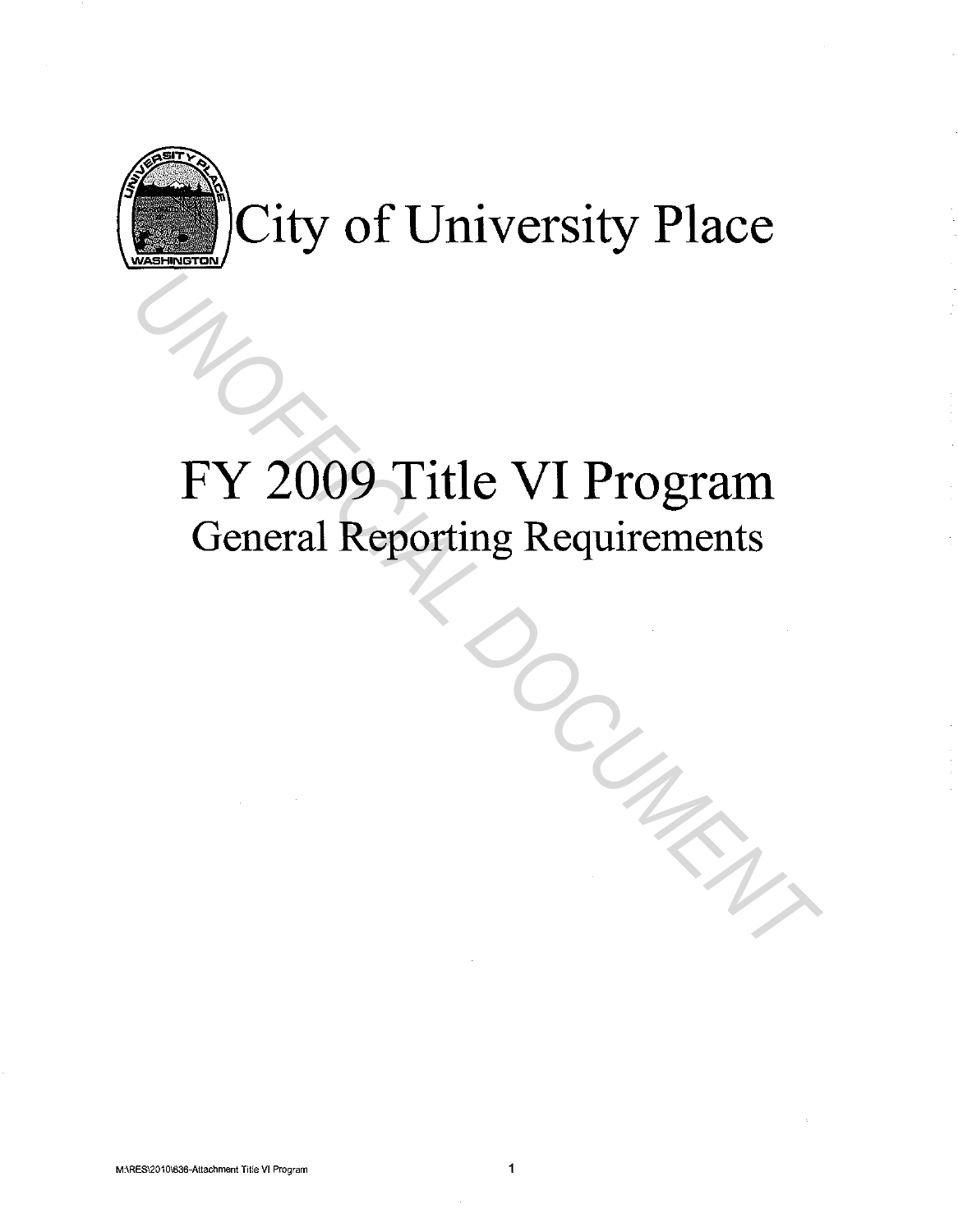# **Organizational Staffing and Responsibilities**

Jack Ecklund, P.E., City Engineer, Title VI Coordinator

David Swindale, A.I.C.P., Development Services Director, Environmental Officer/Title VI Specialist

Diana Neufeld, Office Specialist I, Title VI Specialist

Lisa Petorak, Human Resources Manager, Title VI Specialist

# **Title VI Coordinator**

The City of University Place has appointed the City Engineer to perform the duties of the Title VI Coordinator and ensure compliance with federal funding requirements. The City Engineer has other duties and responsibilities in addition to Title VI. The City Engineer reports directly to the City Manager. ana Neufeld, Office Specialist I, Title VI Specialist<br>
sa Petorak, Human Resources Manager, Title VI Specialist<br>
<u>the VI Coordinator</u><br>
<u>Ue VI Coordinator</u><br>
City of University Place has appointed the City Engineer to perfor

The Title VI Coordinator will be responsible for the following:

- 1. Program Administration
- 2. Review Complaints
- 3. Environmental Impact Reviews and Statements
- 4. Accomplishment Reports
- 5. Public Dissemination

# **Title VI Specialists**

The City has designated Title VI Specialists who work with and assist the Title VI Coordinator. The Title VI Specialists will work with the Title VI Coordinator to ensure programs comply with Title VI regulations, meet the objectives of the Title VI Plan, and meet Federal and State reporting requirements.

The Title VI Specialists will be responsible for or will assist with the following:

- 1. Program Administration
- 2. Review Complaints
- 3. Data Collection
- 4. Environmental Impact Reviews and Statements
- 5. Training Programs
- 6. Title VI Plan Update
- 7. Accomplishment Reports
- 8. Public Dissemination
- 9. Maintain Legislative and Procedural Information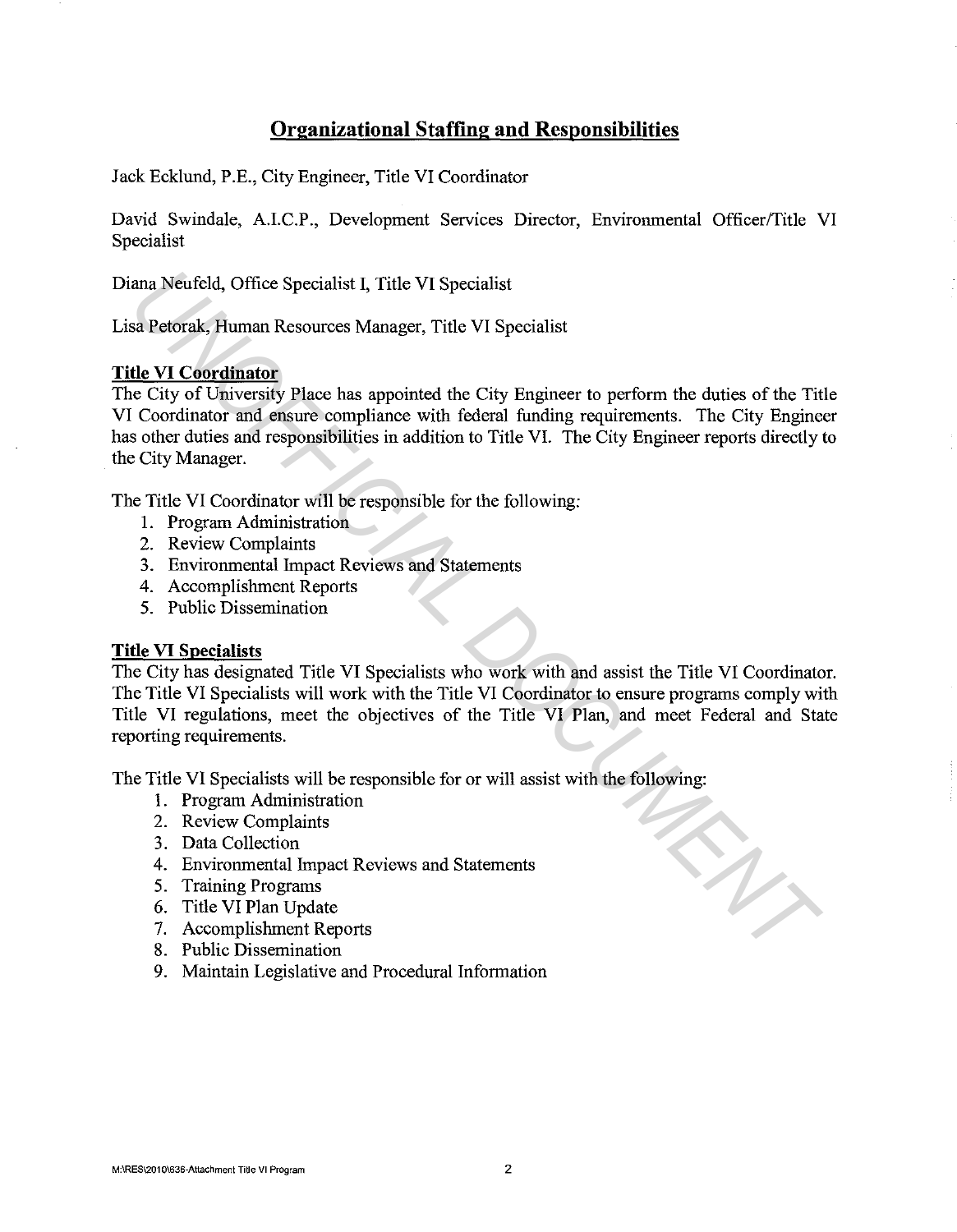# Opening Title VI Assurances and Descriptions

# Annual Title VI Certification and Assurance:

The City of University Place will submit the Title VI assurance as part of federal grant requirements, and will regularly update the program every three years.

## Title VI Complaint Procedures:

The City of University Place has complaint procedures which comply with Title VI. The procedures include investigation and reporting for programs administered by the City of University Place. The procedures are public and may be accessed through the City Clerk's office or may be found within the City's Title VI Plan document.

These procedures do not prohibit a formal complaint to be filed with other state or federal agencies or to seek private counsel for any alleged discrimination.

## Title VI Investigations, Complaints, and Lawsuits:

As of the date of this report, the City of University Place has no pending or active lawsuits that allege discrimination.

# Limited English Proficiency Plan (LEP):

The City of University Place, as required, has developed the Limited English Proficiency Plan (LEP) to help identify reasonable steps to provide language assistance for LEP persons seeking meaningful access to the City of University Place services. A Limited English Proficiency person is identified as one who does not speak English as his or her primary language and who has a limited ability to read, speak, write, or understand English. Please see Attachment A for LEP Plan details.

#### Notification to Beneficiaries of Protection Under Title VI:

The City shall disseminate notification to beneficiaries of protection under Title VI. Such dissemination may include postings via hard copies posted in various locations in the City, and/or electronic posting on the City's website. The City shall also publicize this notification in all federally-funded projects advertised for bid in a newspaper having a general circulation. The City will ensure that public service announcements or notices of proposed projects, hearing, or meetings are posted via media reaching the affected community. The City will endeavor to use available minority publications or media, and where appropriate, will provide written or verbal information in languages other than English. ic City of University Place has complaint procedures which comply with Title VI. The views include investigation and reporting for programs administered by the City Clerk's official inversity Place. The procedures are publ

Additionally, when the Transit Facility becomes operational, the City shall post in a conspicuous location within the Facility a notice to the public as follows: *This Transit Facility will be operated without regard to race, color, national origin, or sex. If you have any questions or complaints of discrimination, please contact the Title VI Coordinator or a Title VI Specialist with the City of University Place, at 253-566-5656.* 

An information sheet setting forth the steps necessary to file a complaint for discrimination regarding the Transit Facility will be placed for reference and dissemination upon request at the front counter receptionist area of City Hall.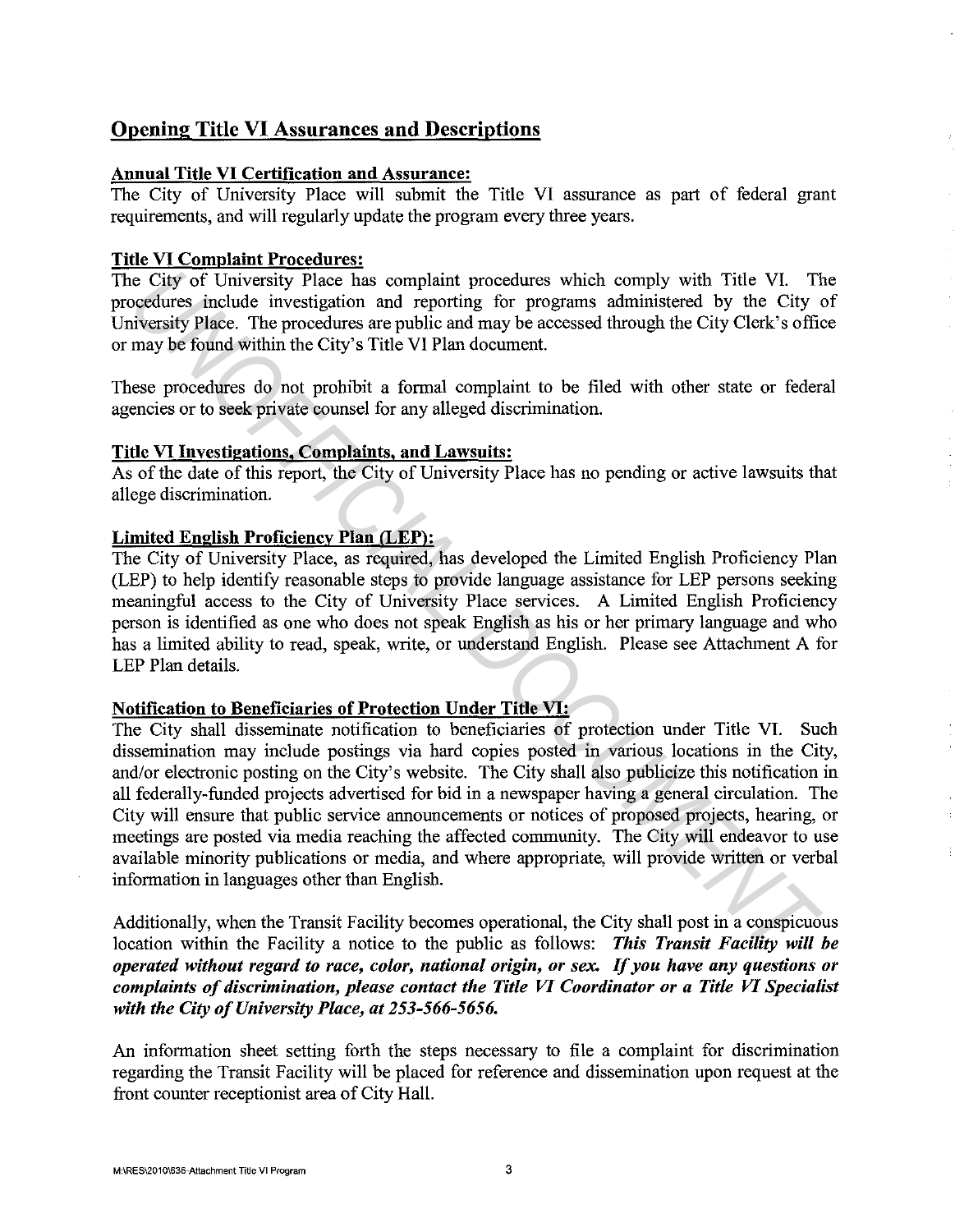### **Title VI Program Submission:**

The City of University Place acknowledges that the Title VI plan submissions shall be updated every three years, as well as provide such submissions upon request from any federal agency providing grant funding.

### **Public Participation:**

The City of University Place invites participation of a cross section of the population from social, economic, and ethnic groups by providing written program information and public service announcements requesting diverse involvement from the community.

| <b>City of University Place Title VI Program</b><br><b>Updated 2009</b> |                 |                        |                        |                        |                        |                       |                        |  |  |
|-------------------------------------------------------------------------|-----------------|------------------------|------------------------|------------------------|------------------------|-----------------------|------------------------|--|--|
| <b>Service Area Population and Race</b>                                 |                 |                        |                        |                        |                        |                       |                        |  |  |
|                                                                         | <b>Census</b>   | <b>Census</b>          | <b>Census</b>          | <b>Census</b>          | <b>Census</b>          | <b>Census</b>         | <b>Census</b>          |  |  |
|                                                                         | Tract<br>723.05 | <b>Tract</b><br>723.06 | <b>Tract</b><br>723.07 | <b>Tract</b><br>723.08 | <b>Tract</b><br>723.09 | <b>Tract</b><br>723.1 | <b>Tract</b><br>723.11 |  |  |
| <b>Total Populations</b>                                                | 5.892           | 7,751                  | 4.450                  | 7,223                  | 5,699                  | 3,652                 | 4,051                  |  |  |
|                                                                         | 5,154/          | 5.359/                 | 3,229/                 | 5,470/                 | 4,580/                 | 2,858/                | 3,051/                 |  |  |
| Caucasian/%                                                             | 87.47%          | 69.14%                 | 72.56%                 | 75.73%                 | 80.36%                 | 78.26%                | 75.31%                 |  |  |
|                                                                         | 307/            | 934/                   | 524/                   | 524/                   | 376/                   | 253/                  | 493/                   |  |  |
| African American/%                                                      | 5.21%           | 12.05%                 | 11.78%                 | 7.25%                  | 6.60%                  | 6.93%                 | 12.17%                 |  |  |
|                                                                         | 330/            | 80/                    | 34/                    | 41/                    | 37/                    | 27/                   | 41/                    |  |  |
| American Indian/ %                                                      | 0.56%           | 1.03%                  | 0.76%                  | 0.57%                  | 0.65%                  | 0.74%                 | 1.01%                  |  |  |
|                                                                         | 158/            | 688/                   | 287/                   | 721/                   | 323/                   | 269/                  | 138/                   |  |  |
| Asian/%                                                                 | 2.68%           | 8.88%                  | 6.45%                  | 9.98%                  | 5.67%                  | 7.37%                 | 3.41%                  |  |  |
| <b>Hawaiian or Pacific</b>                                              | 30/             | 70/                    | 42/                    | 30/                    | 20/                    | 16/                   | 26/                    |  |  |
| Islander/%                                                              | 0.51%           | 0.90%                  | 0.94%                  | 0.42%                  | 0.35%                  | 0.44%                 | 0.64%                  |  |  |
|                                                                         | 29/             | 133/                   | 57/                    | 74/                    | 87/                    | 39/                   | 86/                    |  |  |
|                                                                         | 0.49%           | 1.72%                  | 1.28%                  | 1.02%                  | 1.53%                  | 1.07%                 | 2.12%                  |  |  |
|                                                                         |                 |                        | 277/                   | 363/                   | 276/                   | 190/                  | 216/                   |  |  |
| Other Race Alone/ %                                                     | 181/            | 487/                   |                        |                        |                        |                       |                        |  |  |

# **City of University Place Title VI Program Updated 2009 Service Area Population and Race**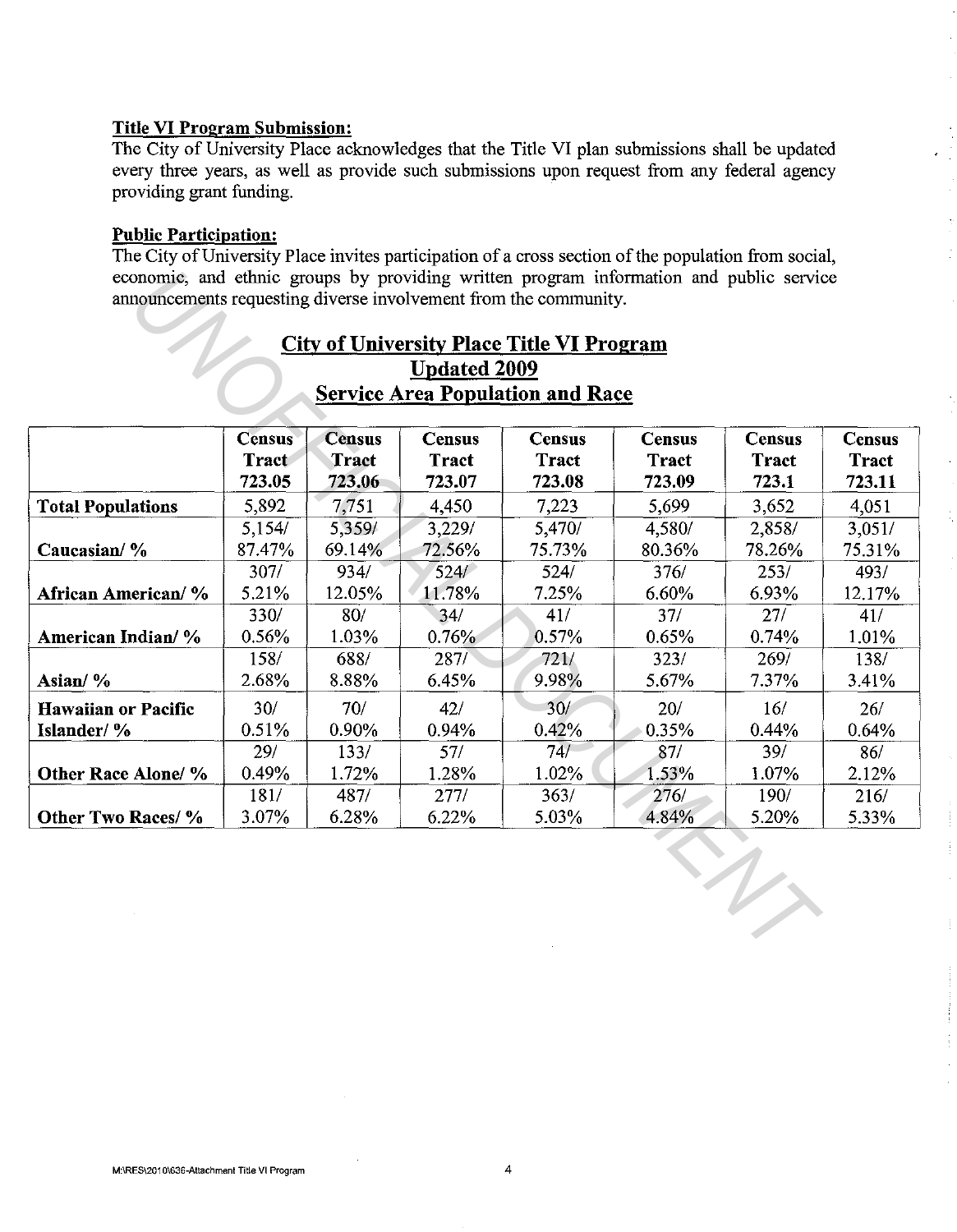# **Policy Statement and Authorities:**

Title VI of the 1964 Civil Rights Act provides that no person in the United States shall, on the grounds of race, color or national origin, or sex be excluded from participation in, be denied the benefits of or be otherwise subjected to discrimination under any program or activity receiving federal financial assistance. (Please refer to 23 CFR 200.9 and 49 CFR 21.)

The City of University Place assures that no person shall be excluded from participation in, be denied the benefits of, or be otherwise subjected to discrimination under any City-sponsored program or activity on the grounds of race, color, national origin, or sex as provided by Title VI of the Civil Rights Act of 1964, and the Civil Rights Restoration Act of 1987 (P .L. 100.259). The City of University Place further assures that every effort will be made to ensure nondiscrimination in all of its programs and activities, whether those programs and activities are federally funded or not. (Please see City Personnel Policies.) mied the benefits of, or be otherwise subjected to discrimination under any City-sponsor<br>ugam or activity on the grounds of race, color, national origin, or sex as provided by Title V<br>de Civil Rights Act of 1964, and the C

In the event the City of University Place distributes federal funds to another entity, the City of University Place will include Title VI language in all written agreements and will monitor for compliance.

The Civil Rights Restoration Act of 1987 broadened the scope of Title VI coverage by expanding the definition of the terms "programs or activities" to include all programs or activities of Federal Aid recipients, sub recipients, and contractors, whether such programs and activities are federally assisted or not (Public Law 100259 [2.557] March 22, 1988).

Additional Authorities and Citations Include:

Title VI of the Civil Rights Act of 1964, 42 United States Code 2000d to 2000d-4; 42 United States Code 4601 to 4655; 23 United States Code 109(h); 23 United States Code 324; Department of Transportation Order 1050.2; Executive Order 12250; Executive Order 12898; 29 Code of Federal Regulations 50.3.

# **Title VI Self Monitoring and Review Process**

# **Planning, Project Development, Right-of-Way, Construction, Research, Public Involvement, Compliance**

The City of University Place Development Services Department and Engineering Department have the responsibility to develop long- and short-range plans to provide efficient transportation services to the citizens of the City of University Place. The Development Services Department and the Engineering Department armually update and coordinate the City's future transportation improvement plans and programs. The plarming process includes input from the public as well as from other City departments and jurisdictions that may be affected. The Development Services Department and Engineering Department monitor and collect data for this process. The Development Services Department and Engineering Department ensure the following:

- Aspects of the plarming process comply with Title VI.
- Various public groups, including diverse social, economic, and ethnic populations, are represented in the planning process. This will occur by providing various populations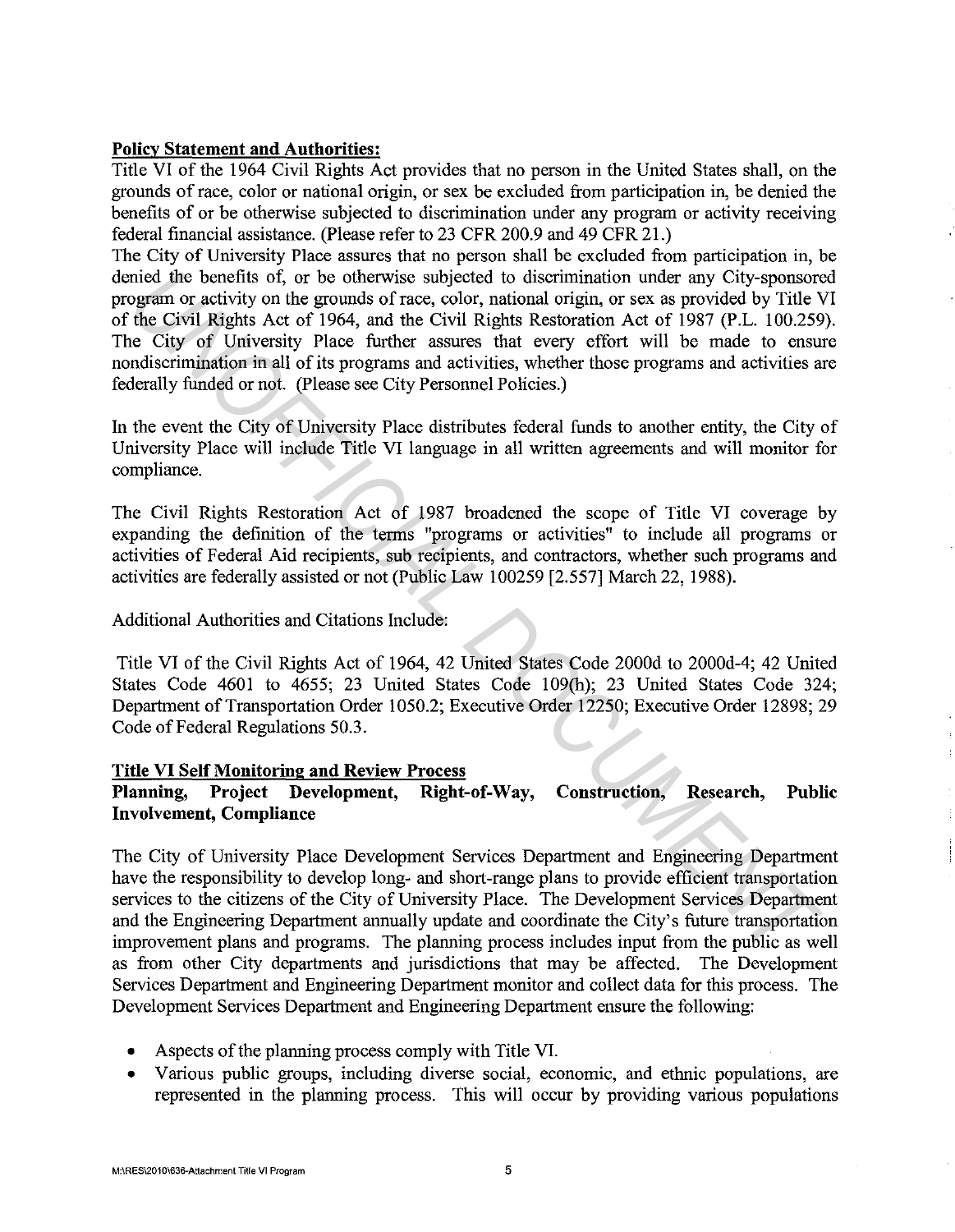within the community with program information through various media outlets such as minority media or gender related organizations. Staff will also participate in public meetings and verify the level of participation of Title VI protected group members.

• Limited English Proficiency (LEP) individuals who will be affected by planned projects receive meaningful access into the public involvement process. This means that parties requiring LEP services will receive the necessary communicative assistance required to allow them to participate in govermnental activities.

# **Complaint Process**

The City of University Place has complaint procedures in place which comply with Title VI. The procedures include investigation and reporting for programs administered by the City of University Place. These procedures do not prohibit a person from filing a formal complaint with other state or federal agencies or from seeking private counsel for alleged discrimination. Every effort will be made to obtain early resolution of complaints at the lowest level possible, which may include mediation meeting(s) between the affected parties and the City of University Place. Any individual, group of individuals, or entity that believes they have been subjected to discrimination prohibited under Title VI may file a complaint. The following measures will be taken to resolve Title VI complaints: **Complaint Process**<br>
The City of University Place has complaint procedures in place which comply with Title VI<br>
The procedures include investigation and reporting for programs administered by the City<br>
University Place. Th

1. A formal complaint must be filed within 180 days of the alleged occurrence. Complaints shall be in writing and signed by the individual or his/her representative, and will include the complainant's name, address and telephone number; name of alleged discriminating official, basis of complaint (race, color, national origin, sex, disability, age), and the date of alleged  $act(s)$ . A statement detailing the facts and circumstances of the alleged discrimination must accompany all complaints. The City of University Place strongly encourages the use of the City's Title VI Complaint Form, see appendix A. The complaint form may be sent to:

City of University Place Title VI Coordinator 3715 Bridgeport Way W. University Place, WA 98466

- 2. In the case where a complainant is unable or incapable of providing a written statement, a verbal complaint of discrimination may be made to the Title VI Coordinator. Under these circumstances, the complainant will be interviewed, and the Title VI Coordinator will assist the complainant in converting the verbal allegations to writing.
- 3. When a complaint is received, the Title VI Coordinator will provide written acknowledgment of receipt of such complaint to the complainant within fourteen ( 14) days by regular U.S. mail and by certified return receipt.
- 4. If a complaint is deemed incomplete, additional information will be requested and the complainant will be provided thirty (30) days to submit the required information.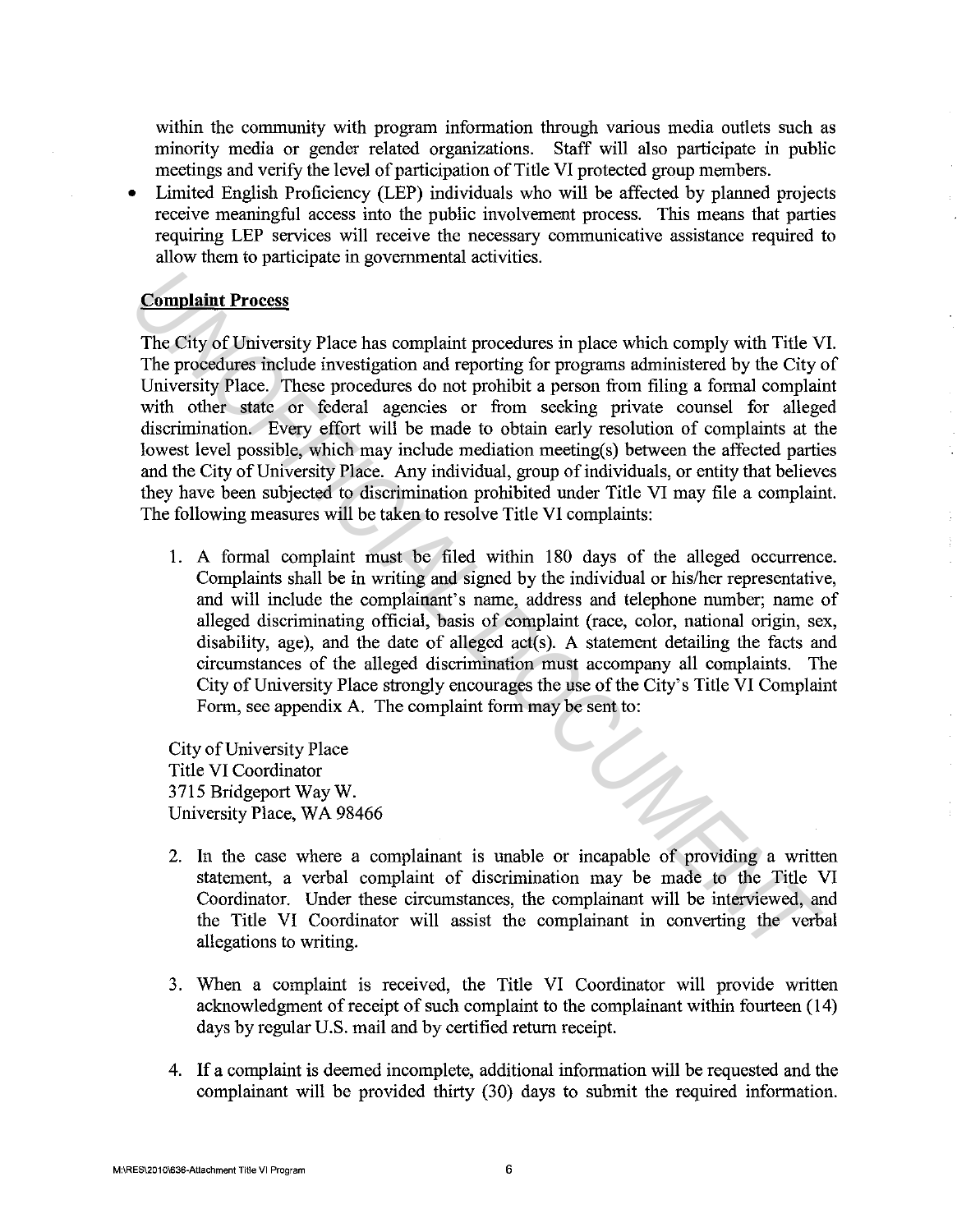Failure to do so may be considered good cause for a determination of no investigative merit.

- 5. Within fifteen (15) business days from receipt of a complete complaint, the City of University Place will determine its jurisdiction in pursuing the matter and whether the complaint has sufficient merit to warrant investigation and will notify the complainant by regular U.S. mail and by certified return receipt, informing him or her of the decision. If the City does not have sufficient jurisdiction, the City will refer the complainant to the appropriate State or Federal Agency that has jurisdiction.
- 6. If the complaint is to be investigated, the notification shall state the grounds of the City's jurisdiction, while informing the parties that their full cooperation will be required in gathering additional information and assisting the investigator. A complete investigation will be conducted, and an investigative report will be submitted within sixty (60) days of the City's notifying the complainant of its jurisdiction. The report will include a narrative description of the incident, summaries of all persons interviewed, and a finding with recommendations. If the investigation is delayed for any reason, the City will notify the appropriate authorities, and an extension will be requested. of the decision. If the City does not have sufficient jurisdiction, the City will refer the complainant to the appropriate State or Federal Agency that has jurisdiction.<br>6. If the complaint is to be investigated, the notif
	- 7. If the complainant is dissatisfied with the City's resolution, he/she has the right to file a complaint with the Federal Transit Administration or other federal agency.

If you have questions regarding the complaint process, please contact the Title VI Coordinator at 253-566-5656.

#### City/Designee Responsibilities:

The City and its designees agree that each program and each facility is conducted, or will be operated, in compliance with all requirements imposed by, or pursuant to, the Title VI of the Civil Rights Act of 1964. The City and its designees shall insert the following notification in all solicitations for bids for work or material subject to Title VI (connected with all federal programs and) in adapted form in all proposals or negotiated agreements:

The City of University Place, in accordance with Title VI of the Civil Rights Act of 1964, 78 Stat. 252, 42 U.S.C. 2000d to 2000d-4 and Title 49, Code of Federal Regulations, Department of Transportation, subtitle A, Office of the Secretary, Part 21, (regarding nondiscrimination in federally assisted programs of the Department of Transportation issued pursuant to such Act) hereby notifies all bidders that it will affirmatively ensure that in any contract entered into pursuant to this advertisement, disadvantaged business enterprises will be afforded full opportunity to submit bids in response to this invitation and will not be discriminated against on the grounds of race, color or national origin, or sex in consideration for an award.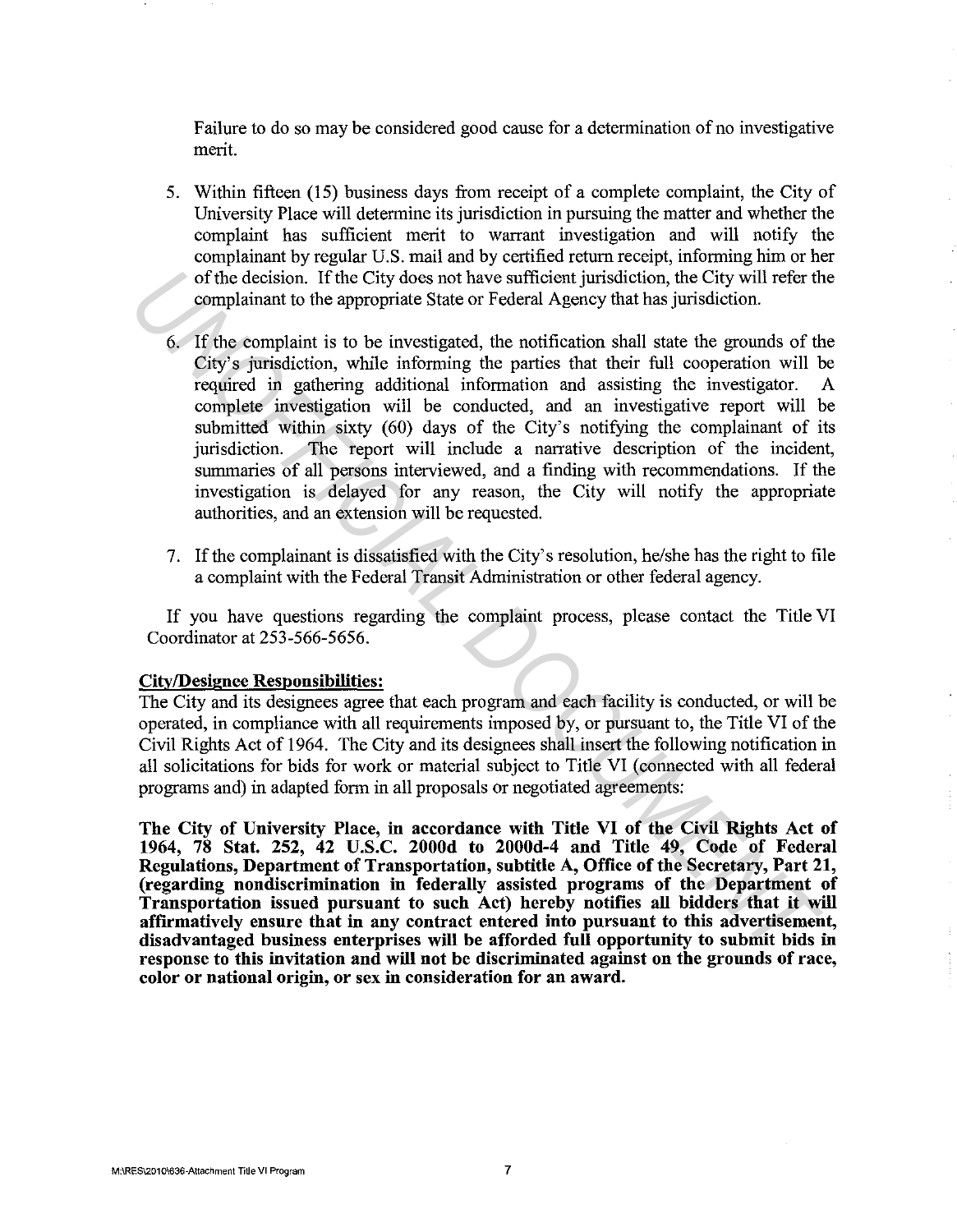# **TITLE VI PUBLIC NOTICE OF RIGHTS I COMPLAINT PROCESS FORM City of University Place**

Instructions: If you would like to submit a Title VI complaint to the City of University Place, please complete the form below and send it to: City of University Place, Attn: Title VI Coordinator, 3715 Bridgeport Way W., University Place, WA 98466. For questions or a full copy of the City's Title VI policy and complaint procedures call 253-566-5656.

| 1. Name (Complainant):                          |                                                                              |                      |
|-------------------------------------------------|------------------------------------------------------------------------------|----------------------|
|                                                 |                                                                              |                      |
| 2. Phone:                                       | 3. Home address (street no., city, state, zip):                              |                      |
|                                                 |                                                                              |                      |
|                                                 |                                                                              |                      |
|                                                 | 4. If applicable, name of person(s) who allegedly discriminated against you: |                      |
|                                                 |                                                                              |                      |
|                                                 |                                                                              |                      |
| 5. Location and position of person(s) if known: |                                                                              | 6. Date of incident: |
|                                                 |                                                                              |                      |
|                                                 |                                                                              |                      |
|                                                 |                                                                              |                      |
|                                                 |                                                                              |                      |
|                                                 |                                                                              |                      |
|                                                 |                                                                              |                      |
|                                                 |                                                                              |                      |
|                                                 |                                                                              |                      |
| 7. Discrimination because of:                   |                                                                              |                      |
| □ Race/Color                                    |                                                                              |                      |
| Vietnam Era Veteran<br>П                        |                                                                              |                      |
| $\Box$ National origin                          |                                                                              |                      |
| □ Sexual orientation                            |                                                                              |                      |
| Disabled Veteran<br>Creed / religion<br>$\Box$  |                                                                              |                      |
| □ Marital status                                |                                                                              |                      |
|                                                 |                                                                              |                      |

- 7. Discrimination because of:
- □ Race/Color
- D Vietnam Era Veteran
- $\Box$  National origin
- [] Sexual orientation
- □ Disabled Veteran
- $\Box$  Creed / religion
- □ Marital status
- D Retaliation
- $\Box$  Disability
- D Age
- D Sex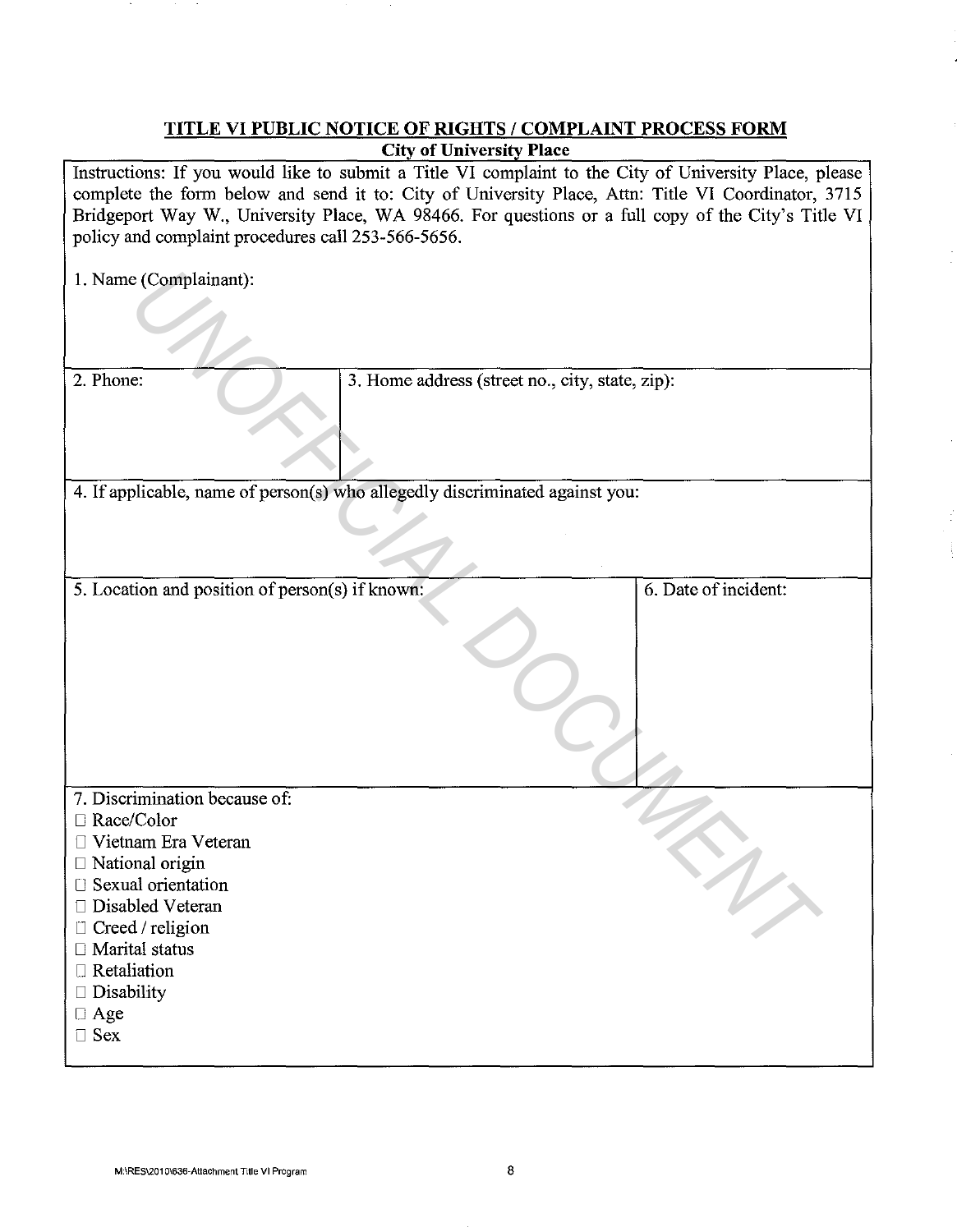| 8. Explain as briefly and clearly as possible what happened and how you believe you were discriminated<br>against. Indicate who was involved. Be sure to include how you feel other persons were treated<br>differently than you. Also, attach any written material pertaining to your case. |
|----------------------------------------------------------------------------------------------------------------------------------------------------------------------------------------------------------------------------------------------------------------------------------------------|
|                                                                                                                                                                                                                                                                                              |
|                                                                                                                                                                                                                                                                                              |
|                                                                                                                                                                                                                                                                                              |
|                                                                                                                                                                                                                                                                                              |
|                                                                                                                                                                                                                                                                                              |
|                                                                                                                                                                                                                                                                                              |
|                                                                                                                                                                                                                                                                                              |
|                                                                                                                                                                                                                                                                                              |
|                                                                                                                                                                                                                                                                                              |
|                                                                                                                                                                                                                                                                                              |
|                                                                                                                                                                                                                                                                                              |
|                                                                                                                                                                                                                                                                                              |
|                                                                                                                                                                                                                                                                                              |
| 9. Why do you believe these events occurred?                                                                                                                                                                                                                                                 |
|                                                                                                                                                                                                                                                                                              |
|                                                                                                                                                                                                                                                                                              |
|                                                                                                                                                                                                                                                                                              |
|                                                                                                                                                                                                                                                                                              |
| 10. What other information do you think is relevant to the investigation?                                                                                                                                                                                                                    |
|                                                                                                                                                                                                                                                                                              |
|                                                                                                                                                                                                                                                                                              |
|                                                                                                                                                                                                                                                                                              |
|                                                                                                                                                                                                                                                                                              |
| 11. How can this/these issue(s) be resolved to your satisfaction?                                                                                                                                                                                                                            |
|                                                                                                                                                                                                                                                                                              |
| ł.                                                                                                                                                                                                                                                                                           |
|                                                                                                                                                                                                                                                                                              |
|                                                                                                                                                                                                                                                                                              |

 $\mathcal{L}$ 

 $\mathcal{L}^{\text{max}}_{\text{max}}$